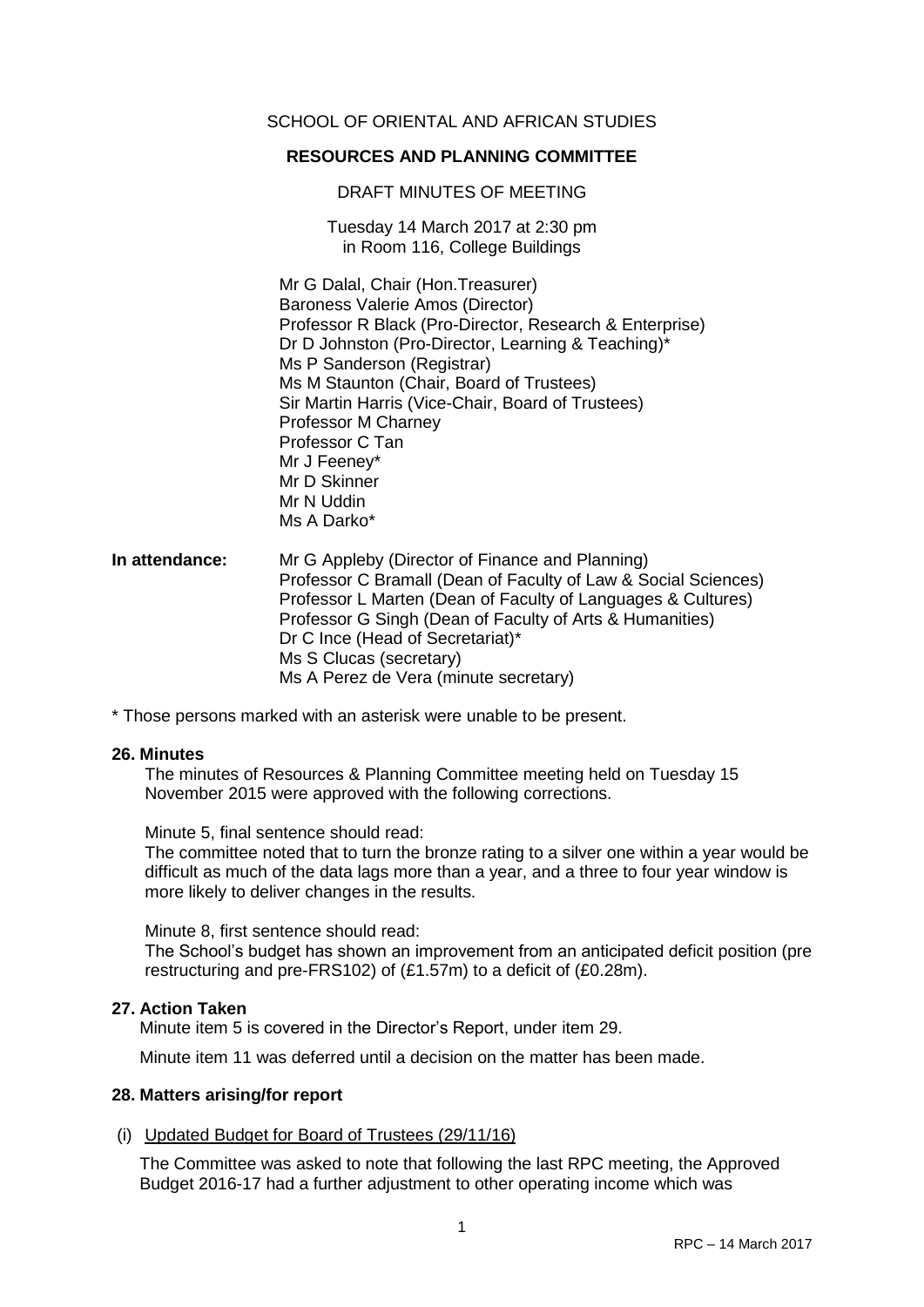presented to the Board of Trustees meeting of November 29, 2017. Consequently the Surplus/(deficit) before exceptional items - old SORP has been adjusted to (£0.719m), with the surplus/(deficit) after exceptional items - old SORP now being (£1.344m). These figures match the budget as presented in items 30 and 31 for this meeting.

## (ii) Accommodation Void

It was suggested that the Executive Board paper analysing the accommodation void be circulated to members of the Committee by way of covering the financial questions raised around accommodation matters.

## **29. Director's Report**

A report was received from the Director at Appendix A.

The Committee noted that recent amendments to the Higher Education and Research Bill had impacted on the prior link between TEF outcomes and the ability of a Higher Education Institute to set its student fees. However, as the bill has not yet reached its final outcome, this amendment is likely to be overturned in the Commons. A question was raised about the relationship between the TEF and student visas, and it was noted that the UUK assessment on this suggests a difficulty in establishing a direct link between the two, although what form the relationship may eventually take is still unclear.

The Director commented on the recent allegations made about anti-Semitism on campus, and the committee noted that discussions had been undertaken with the Student Union to work on changing the culture and supporting all students to feel welcome on campus.

With regard to information on student attainment, the committee noted that while the school currently has this information at a School level, further work is being conducted to provide this at a module level using both quantitative and qualitative data and with recommendations to follow.

## **30. Finance**

A report was received from the Director of Finance and Planning at Appendix B.

The Committee noted that the 2016-17 forecast out-turn shows an improvement of £417k in the Institution's financial projected deficit for the year (now £927k), but that budget holders will need to manage income and expenditure carefully to ensure financial sustainability going forward.

It was noted that normally at this time of year a larger improvement would be anticipated, but additional costs were incurred which were not included in the original budgets, such as costs around catering operations and of providing guarantees of accommodation to students (accommodation voids).

The Committee considered the changes to the forecast income from catering, which relied on an increase in income from the new facilities opened in the Paul Webley Wing. However, income has not matched expectations (-£193k) and the Estates team are working to improve options with the caterers, particularly as catering operating expenses had also increased above the forecast (+£88k).

These reductions have been offset by an increase in the University of London profit share (+£80k), savings in Estates costs (-£186k), and the release of £172k from contingency funding to reduce identified pressures.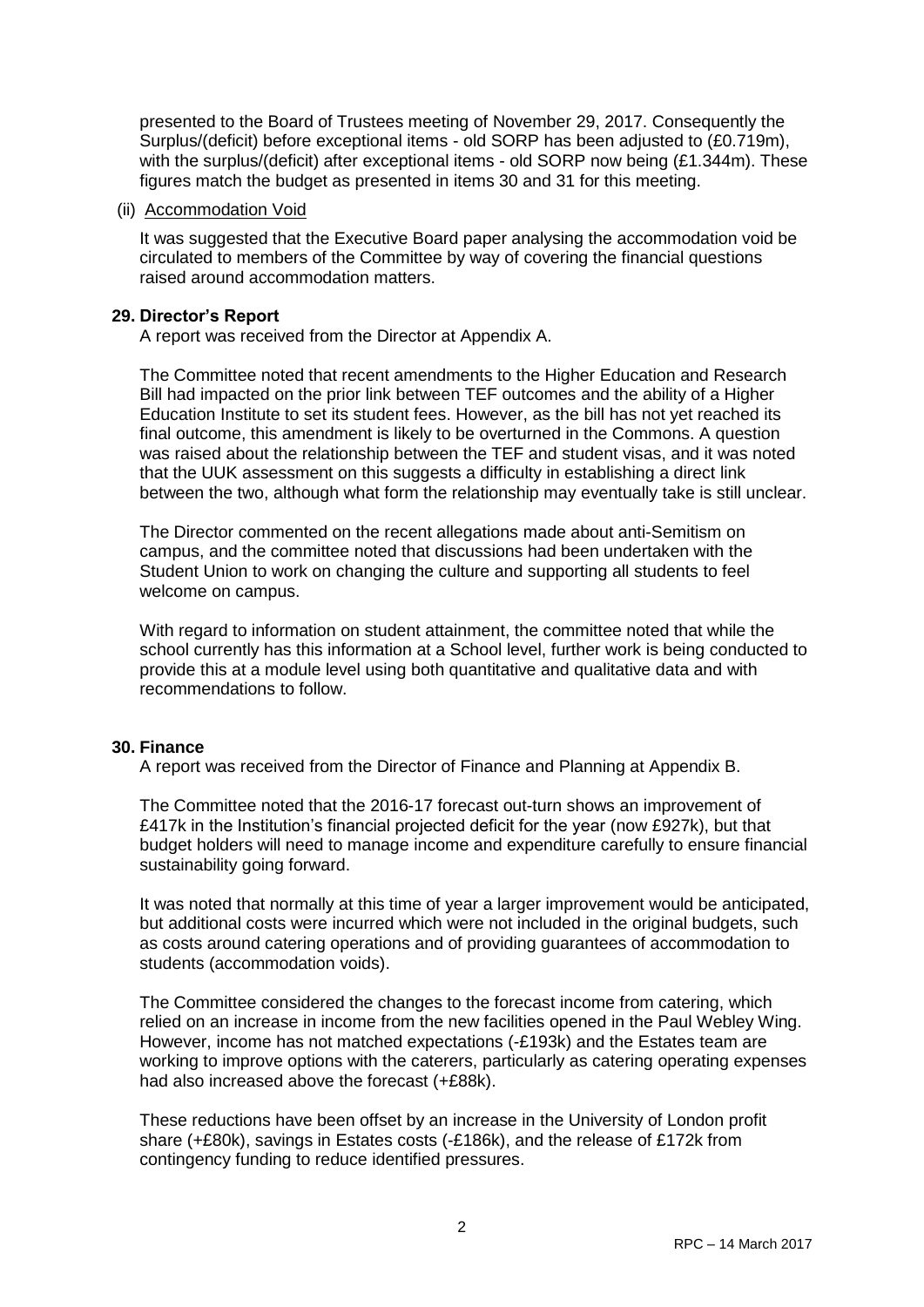The Committee considered the strategy that entails commission costs around overseas student recruitment, and ways of minimising student entry via this route in favour of incentivising agents, particularly in new markets, with a percentage share instead.

It was noted that the current cash rates returned on investments provided minimal (and decreasing) returns, but that SOAS adheres to policies on ethical investment at both a strategic and operational level.

## **31. Financial Projections**

A report was received from the Director of Finance and Planning at Appendix C.

It was noted that the plan to deliver a 5% surplus could not be achieved in the nominated period with the projections showing that an additional savings/income growth of £4.3m would still be needed to reach this target by 2018/19 or £3.3m by 2019/20.

This has been underpinned by a revision of student targets to be more realistic, based on past performance averaged over the last three years. Over the period, this results in surplus deficits improving (after cross-subsidy) from (-£1.34m) to £1.386m. These projections allow for planned academic staff changes and assume no changes in central costs going forward.

Consequently, it was recommended that the target date for achievement of 5% surplus be set back to 2019/20. In addition, Departments have been tasked with further developing plans to address their shortfall against financial targets.

The chair invited each Dean to comment on their Faculty's significant points of strategy as currently addressed in the paper. These included:

Faculty of Arts and Humanities

- Anthropology and Music are key contributors to the Faculty deficit;
- Anthropology has been impacted by REF 2014, and is working to improve future REF outcomes;
- Curriculum reform is planned to improve the attractiveness of Anthropology programmes, in particular focusing on the growing field in South East Asia and China;
- Music had hoped that its new BA Global Popular Music would provide a mass enrolment driver into UG Music, but this hasn't materialised. The Department is considering incorporating these options into the BA Global Arts instead.

Faculty of Languages and Cultures

- For many departments, they either perform poorly in research income or in teaching income, and it is anticipated that although the academic restructure will highly impact FLC departments, the new combinations will play to the different strengths and help build success for these new area studies departments;
- Departments need to be realistic about creating markets in the UK, with Area Studies a more active postgraduate market, and current demand for in-country teaching worth investigating;
- The Catalyst Fund is a key element in raising money to support the teaching of those languages that are significantly important to SOAS;
- There is now a better business case for the Language Centre, following two recent reviews. It is acknowledged that the centre needs to be demand-driven, and attention paid to the impact that the Language Centre's different offerings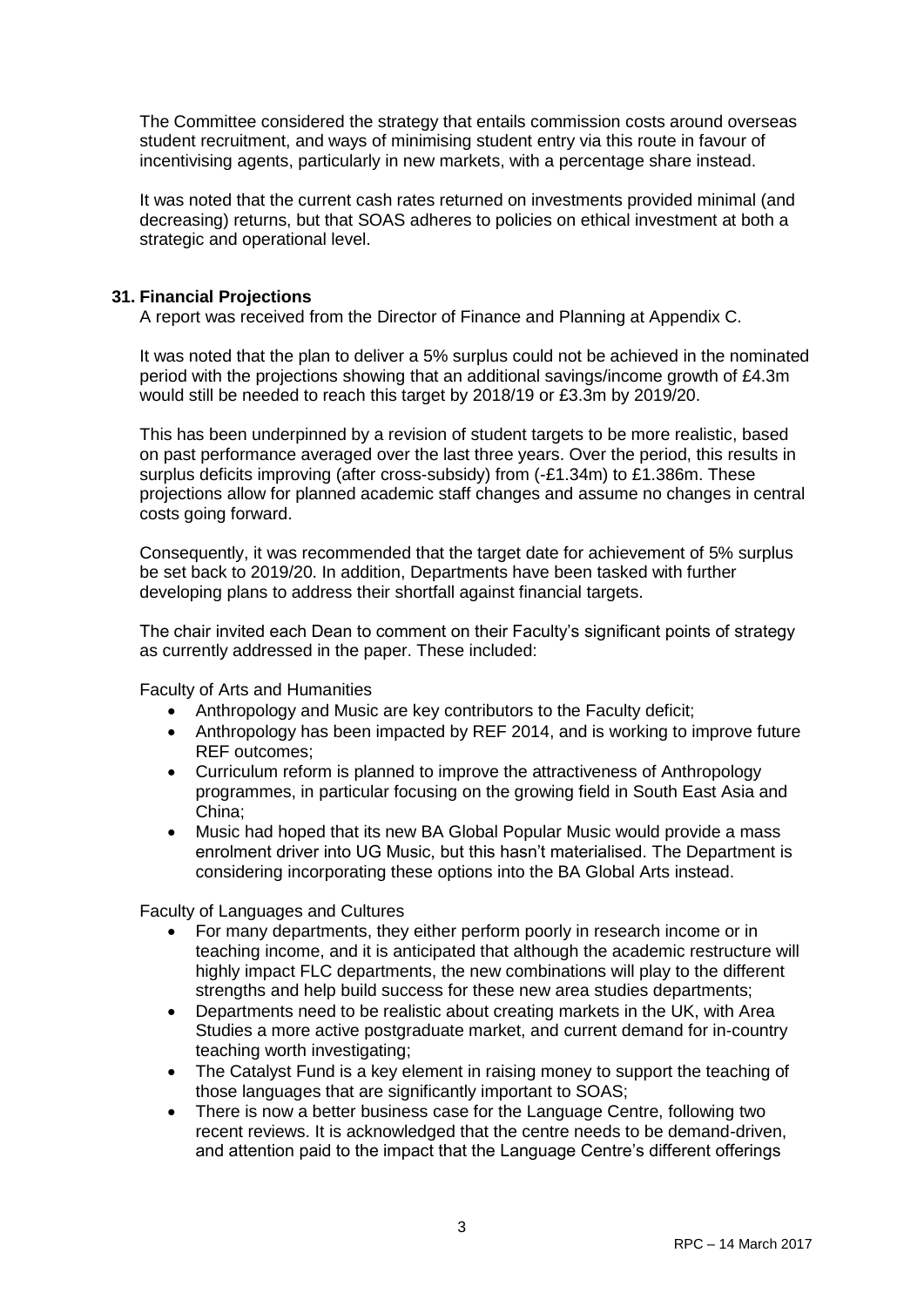have on the School's HESA returns (it was only recently realised that their enrolments contribute to non-continuation rates, etc.);

 The review has raised conceptual questions around how centres of this type support the strategic direction of the School and contribute to notions of the guardianship of languages.

Faculty of Law and Social Sciences

- The deterioration in balances from 17/18 and 18/19 is offset by an increase in income by 19/20;
- Finance and Management are investigating the introduction of a BSc in Finance and looking to strengthen links with Chinese Universities for postgraduate taught students;
- There is a longer term strategy to develop a Business School focused on teaching in the Chinese and Middle Eastern markets;
- Politics has had a good track record, and their current financial position shows the impact of taking on more students through clearing/confirmation in the past and the decision to reduce this number so as not to affect league table position and reputation.

The committee noted the IFCELS projected financial performance, and that following a recent positive review, it was suggested that the relationship between the Centre and SOAS could be better structured to incentivise performance, particularly around conversions.

It was noted that professional services have undertaken a first attempt to align SOAS more closely with the sector benchmarks. This has generated a change plan and discussions have commenced with Unions, with the launch planned in the next month. It is expected that the restructure will occur over the next 12 months, and it will be founded on zero-based budgeting and right sizing principles. There is a strong focus on business process review, strengthening procedures, and management of data ownership and its integration.

The Committee **approved** the report.

## **32. 2017-18 UG Admissions Progress**

A report was received from the Registrar and Head of Planning at Appendix D.

It was noted that based on the application patterns and application to enrolment ratios from last year's cycle, the current forecasts suggest a shortfall before Clearing of approximately 122 students against the minimum targets in the financial forecasts. This forecast shortfall of students would result in a financial shortfall of £1.25m against target unless additional students (105 Home/EU, and 17 Overseas) are recruited through the Clearing process.

The Committee considered the impact that taking students through Clearing could have on the quality of entrants. It was noted that the School is currently investigating the significant gains that improved data quality could deliver to our HESA return, which would in turn improve the School's League Table positions. There has been incremental improvement in the recruitment process over the last three years, and with improved data and a strong engine in the background, it is anticipated that Heads of Departments will eventually have more real-time data to help understand the impact of taking students at lower tariffs during the clearing process.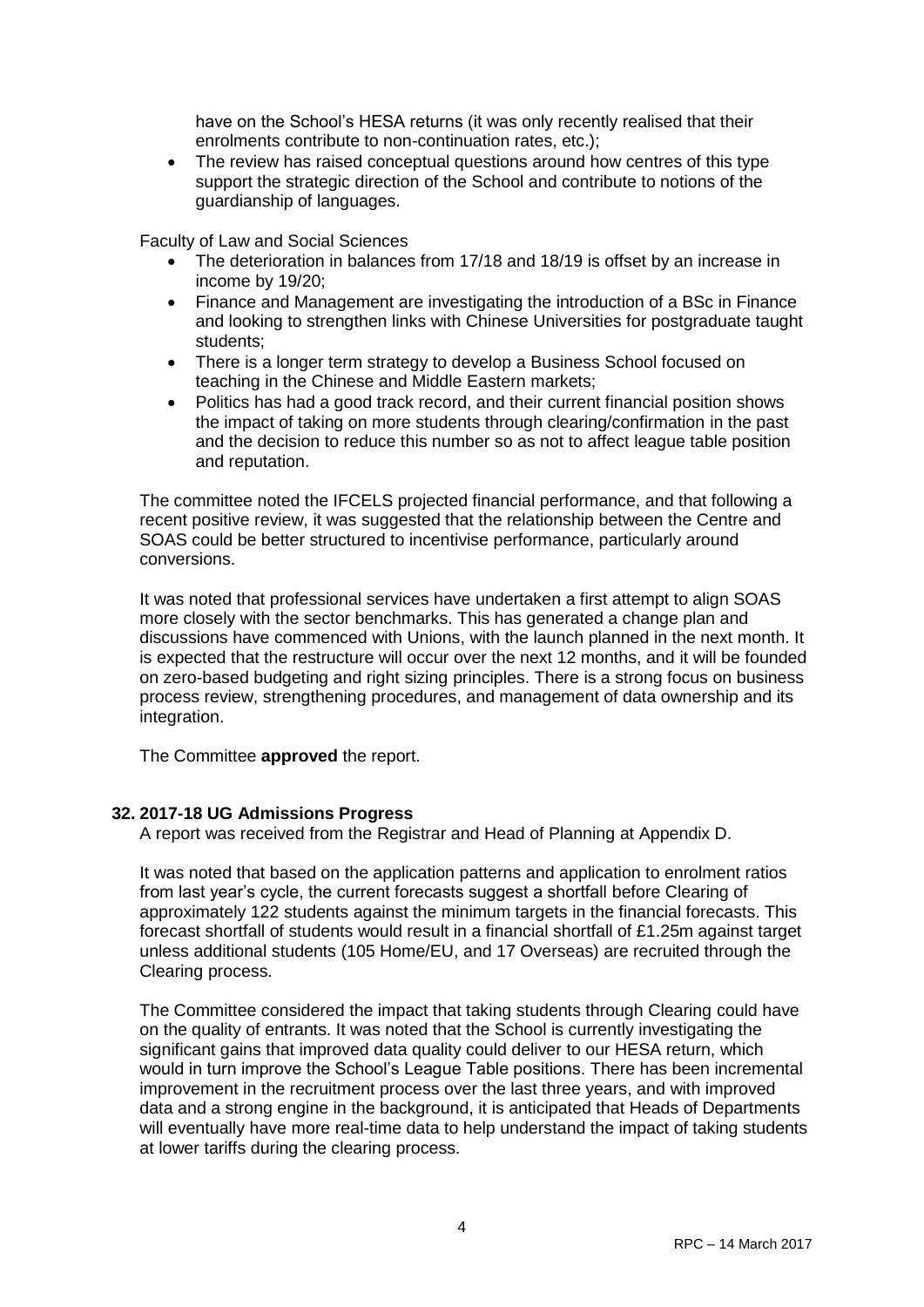## **33. HEFCE TRAC**

The Committee considered the test for reasonableness applied in the preparation for the School's TRAC return for 2015/2016 at Appendix E.

It was noted that due to the changes in accounting principles, a comparison between this year and past years' returns is not possible. The committee noted that with the planned implementation of a workload allocation model, many of the manual requirements in completing the return could be automated, contributing to a more robust return that is able to be completed in a more timely fashion.

The Committee **approved** the report.

## **34. Investment Advisory Panel**

The Committee noted the minutes of the meeting of the Investment Advisory Panel held on 15 November 2015 at Appendix F.

## **35. Cash Position**

The Committee noted the report on Cash Flow, and the Capital and Debt Statement at Appendix G.

## **36. Date of next meeting**

The next meeting of the Resources & Planning Committee is scheduled for:

Tuesday 13 June 2017

All meetings are scheduled for 2.30 p.m. and will be held in room 116 in the College Buildings, Russell Square.

## **RESERVED ITEMS**

There was no reserved business conducted at this meeting.